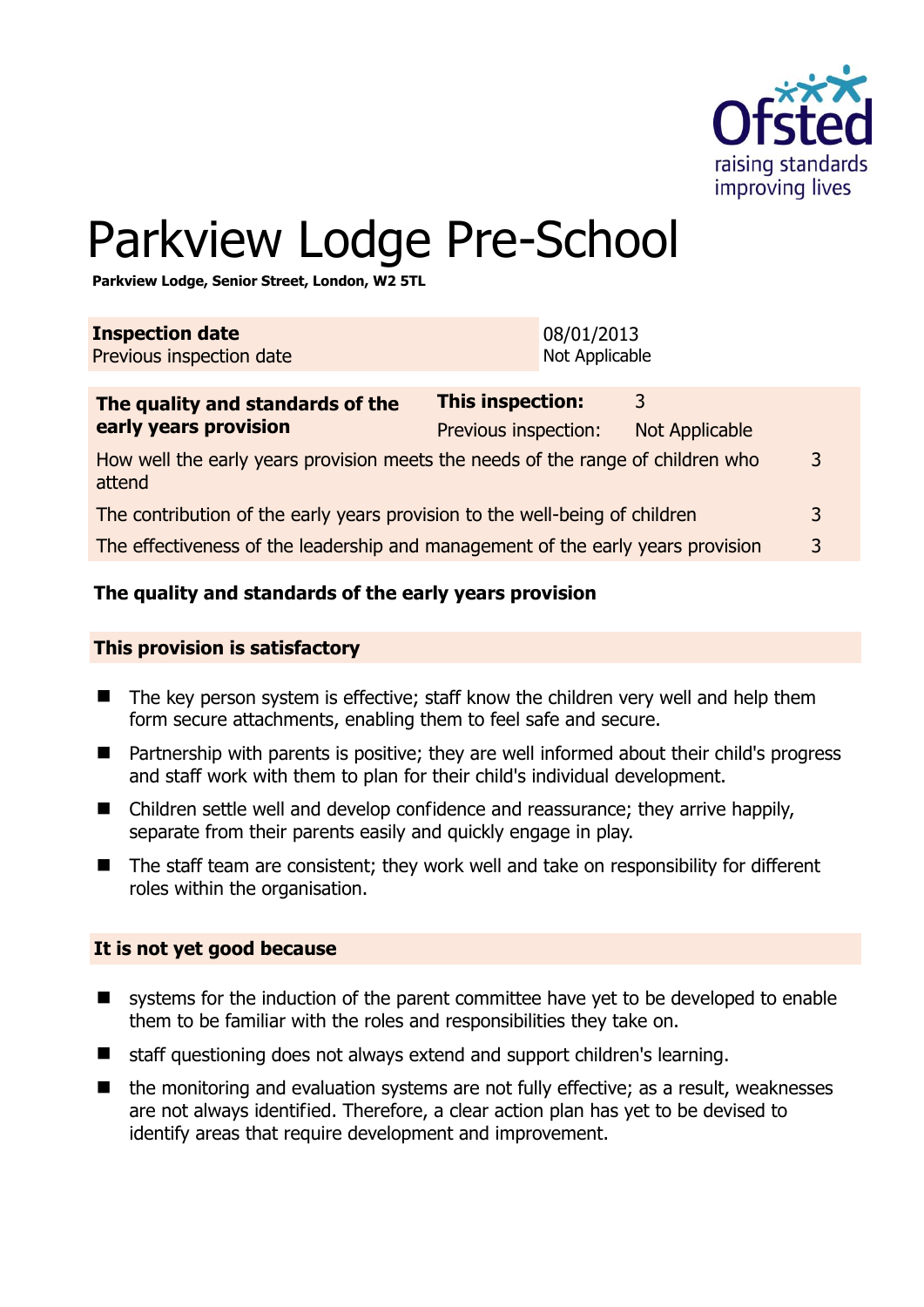## **Information about this inspection**

Inspections of registered early years provision are scheduled:

- at least once in every inspection cycle. The current cycle ends on 31 July 2016
- **n** more frequently where Ofsted identifies a need to do so, for example where provision was previously judged as inadequate
- **•** brought forward in the inspection cycle where Ofsted has received information that suggests the provision may not be meeting the legal requirements of the Early Years Foundation Stage; or where assessment of the provision identifies a need for early inspection
- **P** prioritised for inspection where we have received information that the provision is not meeting the requirements of the Early Years Foundation Stage and which suggests children may not be safe
- at the completion of an investigation into failure to comply with the requirements of the Early Years Foundation Stage.

The provision is also registered on the voluntary and compulsory parts of the Childcare Register. This report includes a judgment about compliance with the requirements of that register.

## **Inspection activities**

- The inspector undertook observation on the children and staff engaging in activities.
- $\blacksquare$  The inspector spoke to parents to gain their views.
- The inspector spoke to the chair-person of the parents committee.
- The inspector sample documentation.

**Inspector** 

Maria Conroy

# **Full Report**

## **Information about the setting**

Parkview Lodge Pre-school re-registered in 2012, due to change of management. The pre-school has been in operation since 1998 and is located in Westbourne area, in the London Borough of Westminster. The pre-school operates in a two-storey building. There are two main play rooms, toilets, a nappy changing area and kitchenette on the ground floor, with an office and kitchen on the first floor. Children have access to a secure outdoor play area. The pre-school is open during term time on Monday to Friday for children aged 2 to 5 years from 9:00 to 3:30. Children can attend two sessions from 9:00 to 12.00 and 12:30 to 3:30. The pre-school supports children with English as an additional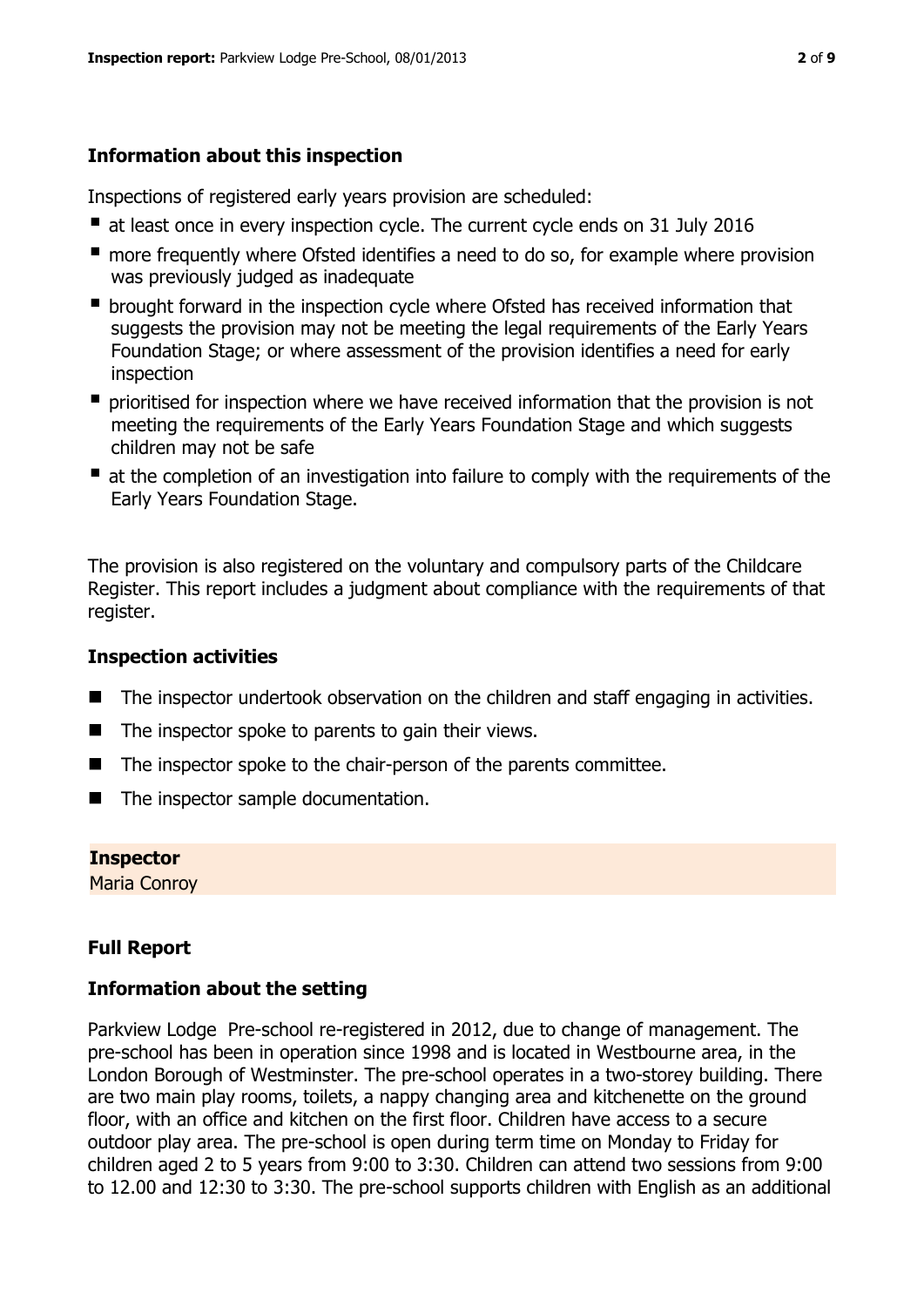language and children with special educational needs and/or disabilities. The pre-school is registered to receive funding for the provision of free early years education for children age two, three and four years. The pre-school employs six members of staff. All but one member of staff hold an appropriate early years qualification. The pre-school is registered on the Early Years Register and both the compulsory and voluntary part of the Childcare Register.

## **What the setting needs to do to improve further**

#### **To meet the requirements of the Early Years Foundation Stage the provider must:**

- $\blacksquare$  shape teaching and learning experiences, increasing the emphasis of adult interaction given to support children's spontaneous play and chosen activities, both indoors and outdoors, by improving the way in which staff use open ended questions to enable children to think critically and improve and extend their learning.
- $\blacksquare$  improve existing systems for monitoring and evaluating consistency in planning and teaching throughout the organisation of the activities, particular the outdoor area and the implementation of the daily routines.

#### **To further improve the quality of the early years provision the provider should:**

■ devise procedures for induction of new parent committee members to clearly inform them of their roles, responsibilities and duties within the management organisation, so that accountability arrangements are clearly understood by everyone.

#### **Inspection judgements**

#### **How well the early years provision meets the needs of the range of children who attend**

Some staff have completed training on the revised Early Years Foundation Stage. They are beginning to review the systems for planning and assessment. Staff use observations they have undertaken in order to identify children's individual learning plans, which are then agreed and discussed with parents. The setting is beginning to introduce the two-year-old checks and will use these, along with their observations to involve parents in the assessment. Planned activities linking to different themes are aimed at the different ages of children attending. Free choice activities, both indoors and outdoors are used to support children's development across the different areas of learning. However, staff interaction is not always effective and supportive of children's learning. For example, in the outdoor area, staff take on more of a supervisory role responding to children's practical needs. All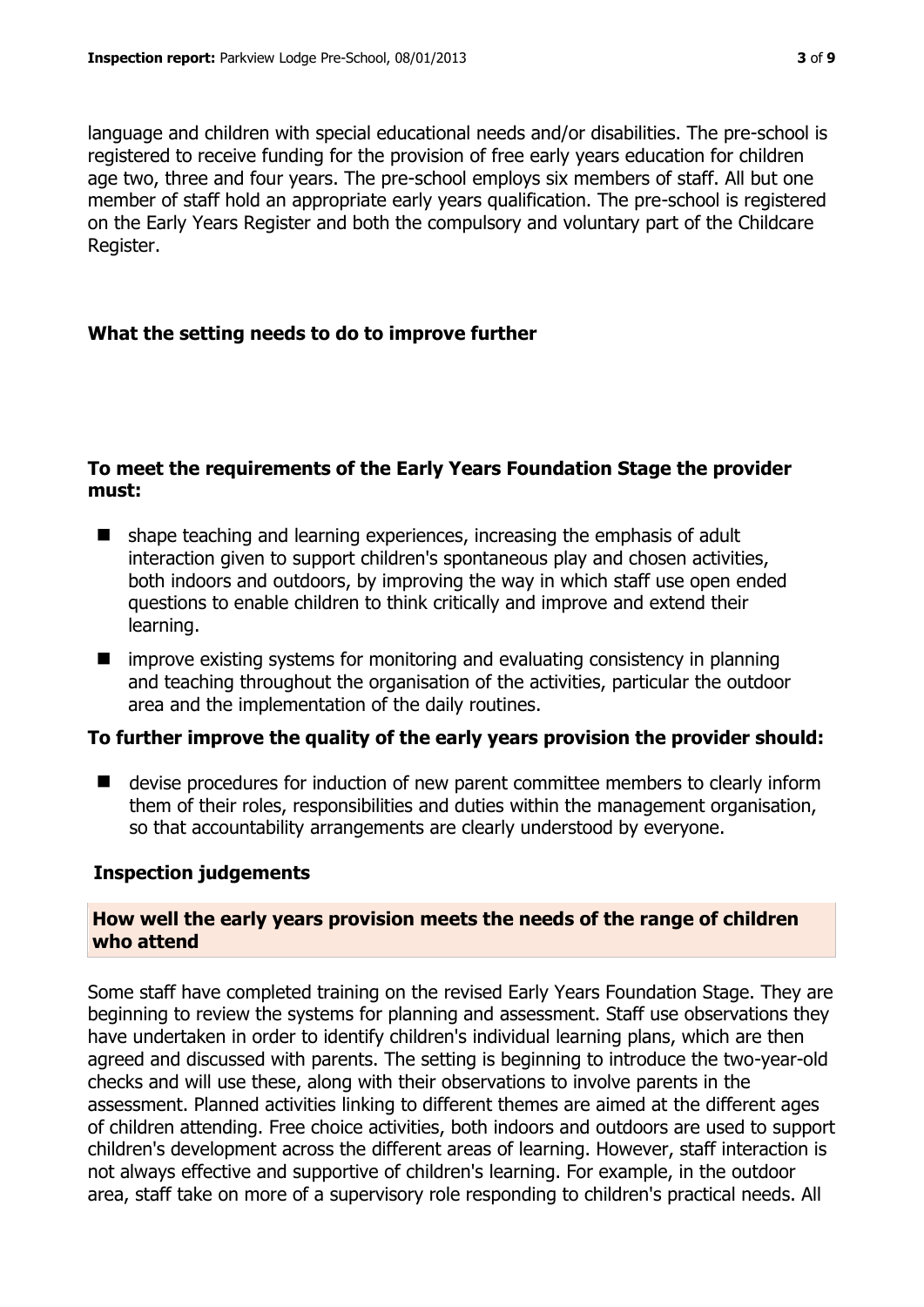staff contribute to the planning and incorporate their key children's needs, which link to their play plans and interests.

Overall children are beginning to show the characteristics of effective learning. There are a suitable range of resources to enable a variety of activities to be offered across the areas of learning. The pre-school promotes children's literacy skills. Displays indoors show number and print and books are available for children to access easily. Children enjoy listening to story time, where staff skilfully use large books, props and different voices to engage and maintain children's interest. There are opportunities for children to see and recognise their names on their arrival, as they self-register and post their names through a post box displaying their key person's photo.

Staff support mathematical concepts; they help children fitting jigsaws together by encouraging them to try different ways. They sit at the children's level, encouraging them to count, some of whom manage from one to twenty with support. Children are asked about shapes when they use play dough. When they count the pieces of cake in the role play area, staff ask children what shape they have made.

Children enjoy playing outdoors; however, staff do not fully support and extend childinitiated activities by asking open ended questions to help children think critically. Although there are resources available outdoors, these are not fully extended to enhance and support children's play. For example, there are no visual props to support children when they use chalk on the large board and there are few props to support children's imaginary games.

Partnership with parents is effective. Staff verbally communicate with parents on a daily basis and there are regular opportunities for parents to find out how their child is doing each term. Events throughout the year enable parents to contribute to the pre-school by fund raising, or when the group are celebrating festivals. Parents comment their children love coming to the group, they are happy to go in and never want to leave. Parents feel they are well informed about what the key person is working on with their child and have the opportunity to meet with them to discuss this. This enables parents to be involved in their child's learning as they follow up those areas at home. Newsletters and a notice board enable parents to be kept updated with any other general information. They are aware of their child's key person and are happy to liaise with that person if they want to discuss any issues.

#### **The contribution of the early years provision to the well-being of children**

Children's behaviour is generally good staff manage children's behaviour sufficiently, acting as positive role models. Staff use egg timers to demonstrate to children how popular resources are shared for certain periods of time. Children are learning certain boundaries, for example when they drive the cars in the garden they all go in the same direction to prevent crashing. They are encouraged to tidy up the toys to teach them how to care for the resources.

The pre-school implements an effective key person system, which includes getting to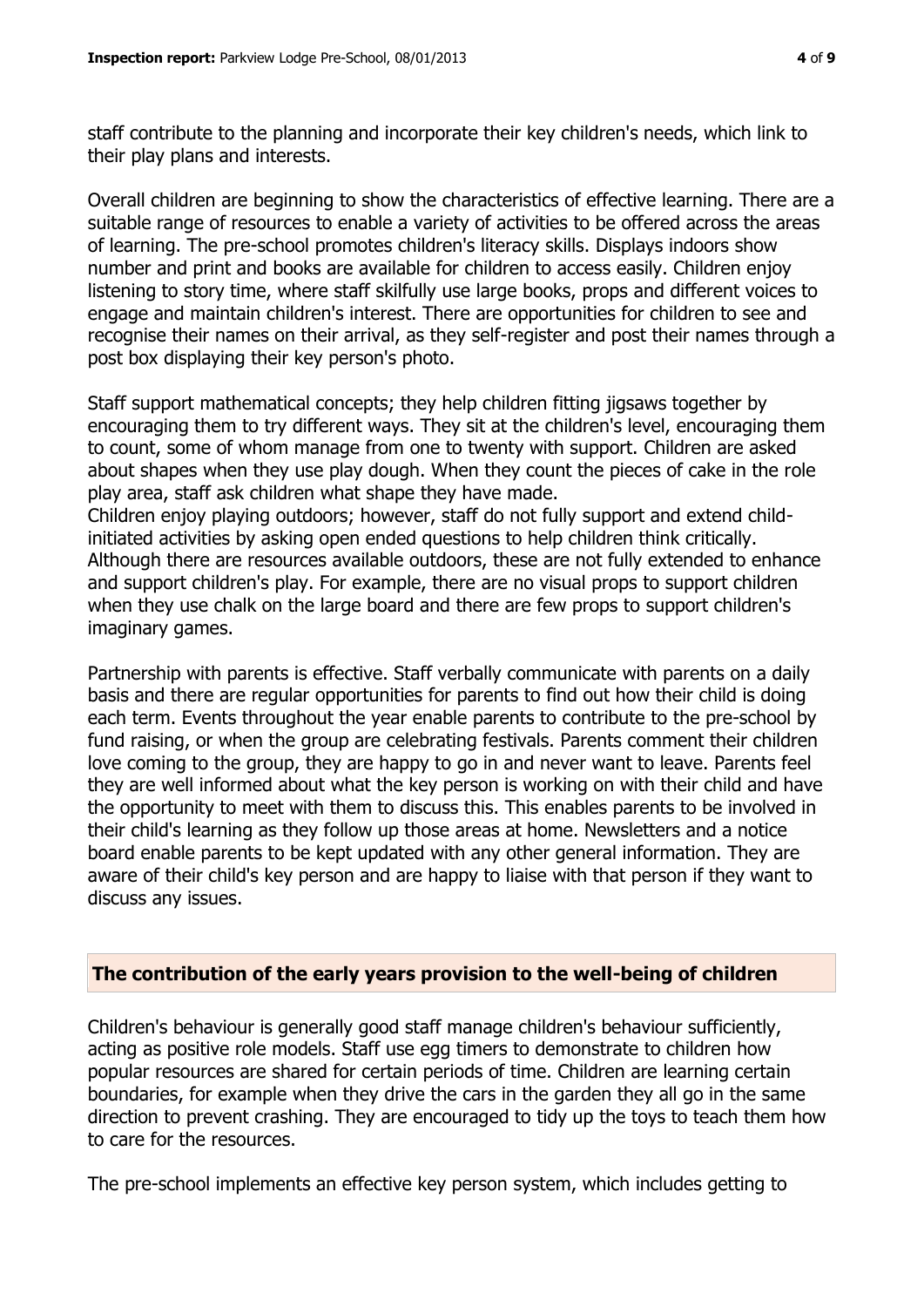know their children during a settling in visit. This enables staff to find out key information about individual children to enable them to plan for the child. During this time, information is shared with parents to enable them to get to know the pre-school and how it operates. Children are observed to feel safe and secure with the adults who care for them; consistency of the staff team helps support children in feeling safe. Children are given reassurance and cuddles when they need it, particularly when they have been off sick for a while. Children are given opportunities to develop independence skills by hanging up their coat, putting it on to go in the garden and making choices about the activities they engage in.

Children are beginning to learn about a healthy lifestyle. They have regular opportunities to play outdoors. They engage in many physical activities, such as balancing, driving cars and riding scooters. Children enjoy healthy snack options, such as fruit, with fresh water available throughout the day. Children are encouraged to wash their hands before snack time; however, staff miss learning opportunities. For example, staff do not talk to children about the importance and reasons why they wash their hands and they do not involve children in preparing their own snack.

Children are beginning to learn how to stay safe; they take calculated risks by balancing on the low level wall in the garden. Staff talk to children about staying safe when the zoo animals come to visit, such as when they can and cannot touch the animals. Children are observed to feel safe and secure; they move around the pre-school with confidence, from one area to another. The pre-school has suitable systems in place to prepare children for their transition to school or nursery. They organise for the staff from the local schools and nursery to come and visit the children in a familiar environment.

## **The effectiveness of the leadership and management of the early years provision**

The manager demonstrates she has a suitable understanding of issues related to safeguarding. Both she and the deputy have completed safeguarding training, which enables them to update their knowledge of steps to take in the event of having to make a referral. The manager is in the process of updating the pre-school policies and procedures in line with changes to legislation. Staff demonstrate they have a good understanding of the steps to be taken in the event of a safeguarding referral being made. The pre-school undertakes risk assessments on the areas used by the children and on outings, such as to the local park.

There are sufficient systems in place to undertake regular supervision of staff and yearly appraisals. Staff identify training they would like to attend and the manager can identify where staff may need further support. Some staff are updating their professional qualification and others attend short courses to keep them informed of current practice. The staff team are consistent. They work well and take on responsibility for different roles within the organisation, such as health and safety and the role of the special educational needs co-ordinator.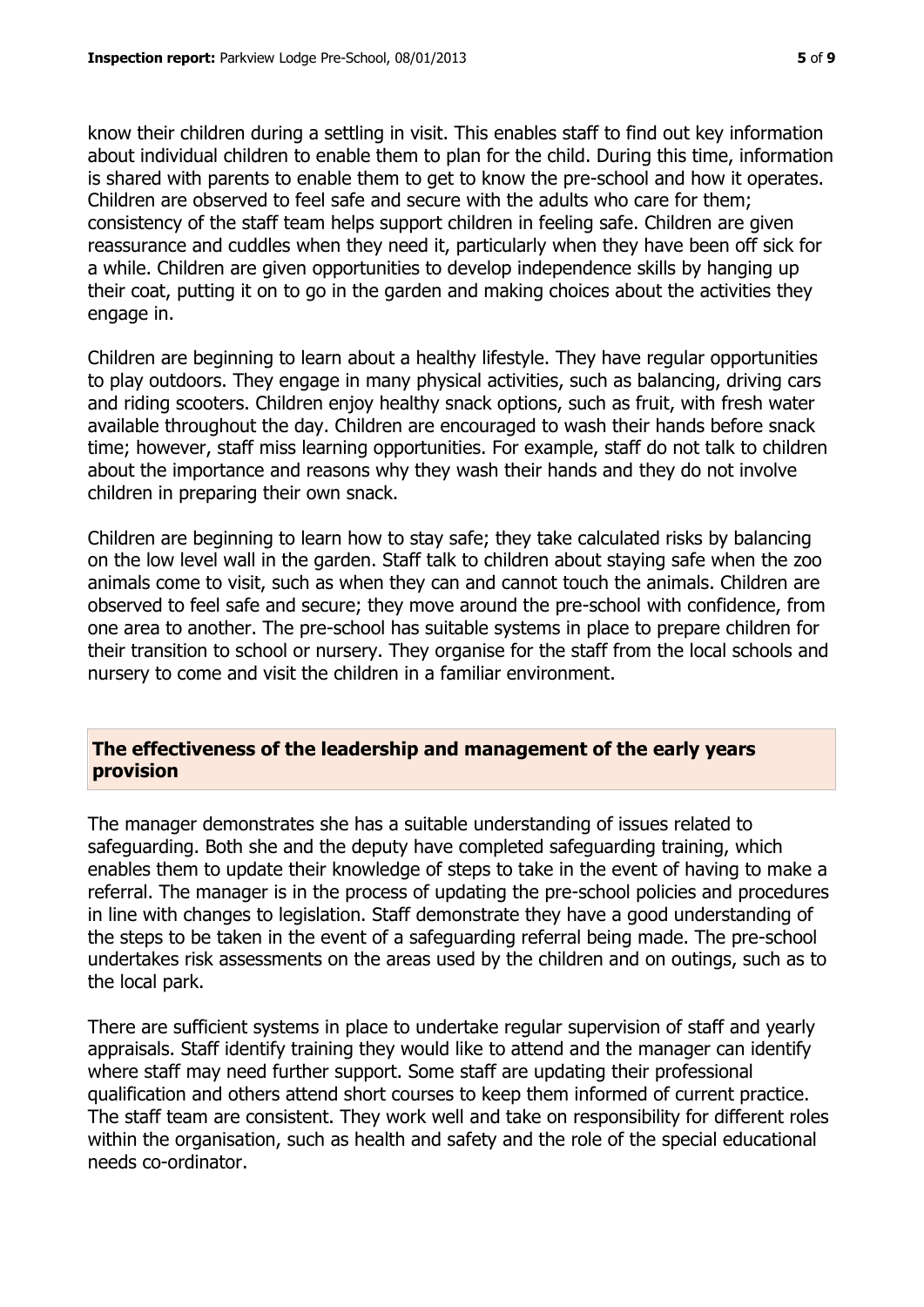The pre-school has had a change to the management of the organisation. As a result, the revised systems in place for self-evaluation are in their infancy. The pre-school has identified it is working on updating systems for planning and assessment and becoming familiar with the revised management role. The pre-school has links the Pre-School Learning Alliance which provides support to identifying areas for further development. The pre-school has systems in place to gain views from parents in the form of a questionnaire and staff speak to parents every day.

The systems for monitoring and evaluation are not fully effective. The manager has begun to use systems to track children's progress; however, this system is in the very early stages of implementation. The staff team meet every day and plan for the children. During this time, they discuss previous activities and evaluate how well these have worked. However, the pre-school do not always evaluate critically, as to how they can improve the organisation of the routine, environment and adult interaction to make them more effective and challenging for the children. For example, snack time means that children have to tidy away their play materials, to enable everyone to have snack together.

The pre-school currently has no children who have other professional input. However, they are aware of the systems they would need to implement in order to support individual children.

#### **The Childcare Register**

| The requirements for the compulsory part of the Childcare Register are | <b>Met</b> |
|------------------------------------------------------------------------|------------|
| The requirements for the voluntary part of the Childcare Register are  | Met        |

#### **What inspection judgements mean**

| <b>Registered early years provision</b> |                      |                                                                                                                                                                                                  |  |  |
|-----------------------------------------|----------------------|--------------------------------------------------------------------------------------------------------------------------------------------------------------------------------------------------|--|--|
| <b>Grade</b>                            | <b>Judgement</b>     | <b>Description</b>                                                                                                                                                                               |  |  |
| Grade 1                                 | Outstanding          | Outstanding provision is highly effective in meeting the needs<br>of all children exceptionally well. This ensures that children are<br>very well prepared for the next stage of their learning. |  |  |
| Grade 2                                 | Good                 | Good provision is effective in delivering provision that meets<br>the needs of all children well. This ensures children are ready<br>for the next stage of their learning.                       |  |  |
|                                         | Grade 3 Satisfactory | Satisfactory provision is performing less well than expectations<br>in one or more of the key areas. It requires improvement in<br>order to be good.                                             |  |  |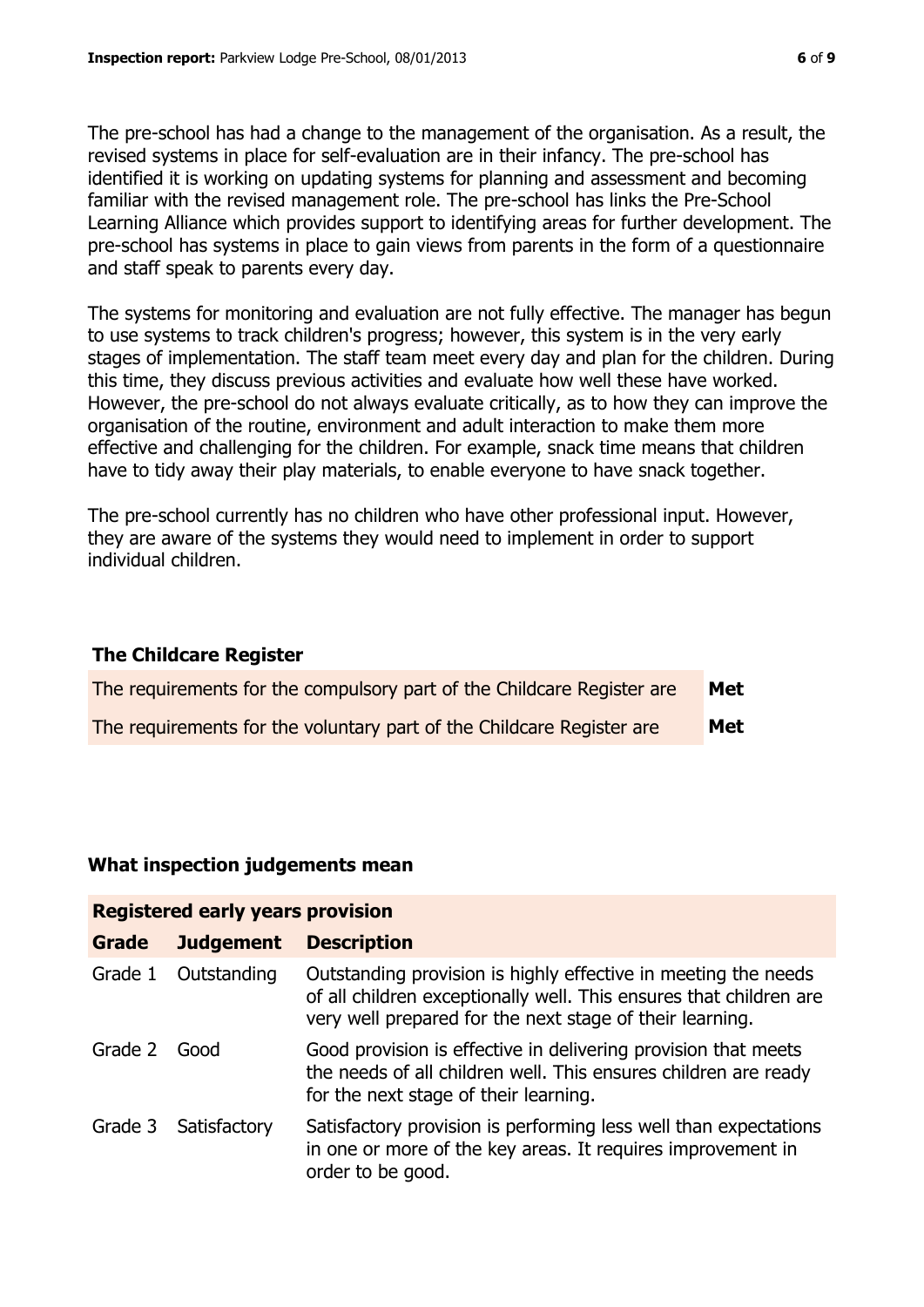|         | Grade 4 Inadequate | Provision that is inadequate requires significant improvement<br>and/or enforcement. The provision is failing to give children an<br>acceptable standard of early years education and/or is not<br>meeting the safeguarding and welfare requirements of the<br>Early Years Foundation Stage. It will be inspected again within<br>12 months of the date of this inspection. |
|---------|--------------------|-----------------------------------------------------------------------------------------------------------------------------------------------------------------------------------------------------------------------------------------------------------------------------------------------------------------------------------------------------------------------------|
| Met     |                    | The provision has no children on roll. The inspection judgement<br>is that the provider continues to meet the requirements for<br>registration.                                                                                                                                                                                                                             |
| Not Met |                    | The provision has no children on roll. The inspection judgement<br>is that the provider does not meet the requirements for<br>registration.                                                                                                                                                                                                                                 |

#### **Inspection**

This inspection was carried out by Ofsted under Sections 49 and 50 of the Childcare Act 2006 on the quality and standards of provision that is registered on the Early Years Register. The registered person must ensure that this provision complies with the statutory framework for children's learning, development and care, known as the Early Years Foundation Stage.

#### **Setting details**

| Unique reference number            | EY440491                  |
|------------------------------------|---------------------------|
| <b>Local authority</b>             | Westminster               |
| <b>Inspection number</b>           | 804370                    |
| <b>Type of provision</b>           | Full-time provision       |
| <b>Registration category</b>       | Childcare - Non-Domestic  |
| <b>Age range of children</b>       | $2 - 8$                   |
| <b>Total number of places</b>      | 20                        |
| Number of children on roll         | 34                        |
| <b>Name of provider</b>            | Parkview Lodge Pre-School |
| <b>Date of previous inspection</b> | Not applicable            |
| <b>Telephone number</b>            | 020728986714              |

Any complaints about the inspection or the report should be made following the procedures set out in the guidance 'raising concerns and making complaints about Ofsted', which is available from Ofsted's website: www.ofsted.gov.uk. If you would like Ofsted to send you a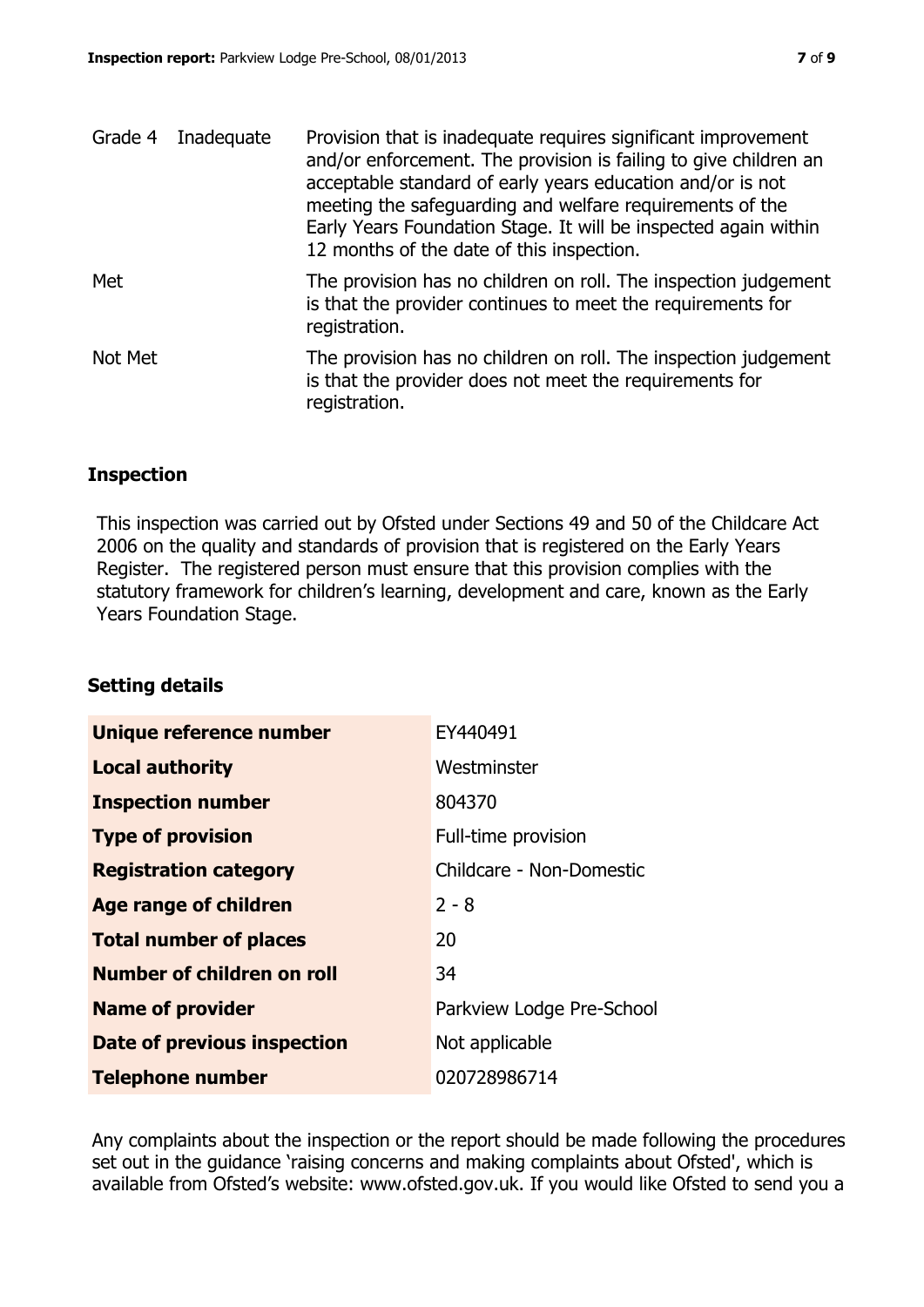copy of the guidance, please telephone 0300 123 4234, or email enquiries@ofsted.gov.uk.

#### **Type of provision**

For the purposes of this inspection the following definitions apply:

Full-time provision is that which operates for more than three hours. These are usually known as nurseries, nursery schools and pre-schools and must deliver the Early Years Foundation Stage. They are registered on the Early Years Register and pay the higher fee for registration.

Sessional provision operates for more than two hours but does not exceed three hours in any one day. These are usually known as pre-schools, kindergartens or nursery schools and must deliver the Early Years Foundation Stage. They are registered on the Early Years Register and pay the lower fee for registration.

Childminders care for one or more children where individual children attend for a period of more than two hours in any one day. They operate from domestic premises that are usually their own home. They are registered on the Early Years Register and must deliver the Early Years Foundation Stage.

Out of school provision may be sessional or full-time provision and is delivered before or after school and/or in the summer holidays. They are registered on the Early Years Register and must deliver the Early Years Foundation Stage. Where children receive their Early Years Foundation Stage in school these providers do not have to deliver the learning and development requirements in full but should complement the experiences children receive in school.